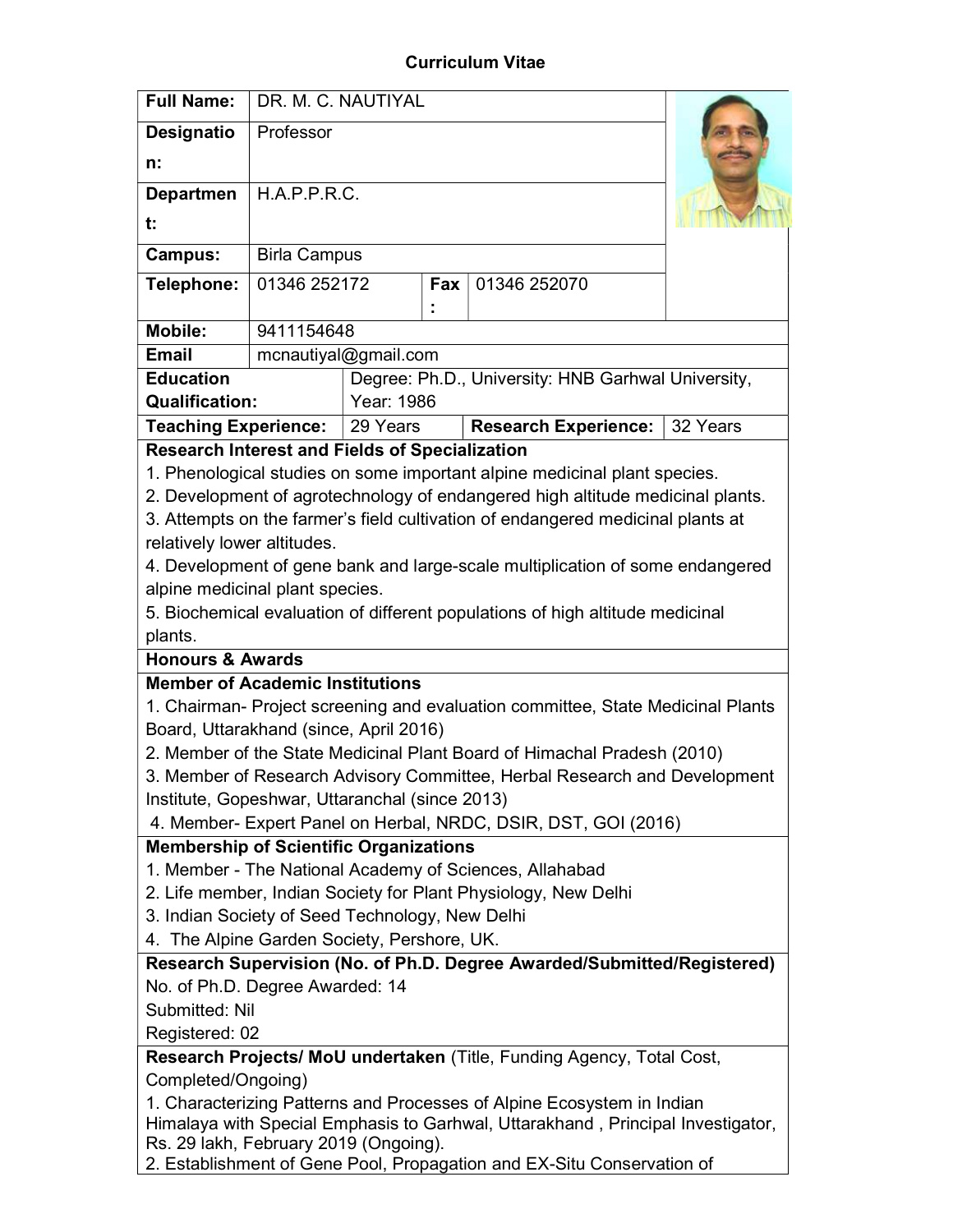selected sensitive high altitude Medicinal and Aromatic plant species and Nature Interpretation Site (NIS) for creating Awareness among the various stakeholders. GBPIHED (Ministry of Environment & Forests, GOI), Kosi, Katarmal, Almora. Principal Investigator, Rs. 2.07Cr., March, 2016 (Ongoing).

3. Development of a model nursery of Hippophae salicifolia and Picrorhiza kurrooa though scientific method. Herbal Research and Development Institute, Gopeshwar (Uttarakhand), Rs. 20 Lakh, 2 years, April 2015 (Ongoing) .

4. Alpine ecosystem dynamics and impact of climate change in Indian Himalaya (PRACRITI-II). Space Applications Centre, ISRO, Ahmedabad, Principal Investigator, Rs. 23.87 lakh, 3 years, October, 2013 (Completed).

5. Improvement of infrastructural facilities in Alpine Garden at Tungnath. Principal Investigator, sponsored by MoEF, Govt. of India. F. No. 10/04/08-CS/BG/67 dt. 2/12/2008, Rs. 21,96,200/-, December 2008 (Completed).

6. Genetic variability and chemical and molecular determinants of Aconitum balfourii including eco-profiling under micro/macro environment of root growth and development of transgenic roots for higher aconite content. Co-ordinator & Principal Investigator. Z18017/187/Pr.GO/UA-02/2007-08-NMP Board dt. 10/12/2007, Rs. 62,47,000/-, National Medicinal Plants Board, GOI, New Delhi (Completed).

7. Research Project entitled " Vulnerability Assessment, Nutrient Pool and Vegetation Response of Alpine Ecosystem to Climate Change in Himalaya, India. Principal Investigator, sponsored by MoEF, Govt. of India. No. 14/3/2006- ERS/RE dt. 9/11/2006, Rs. 34,87,378/-, March 2007 (Completed).

8. Status multiplication and conservation of some high altitude medicinal herbs used in Asthaverga. Principal Investigator. GBPI/IERP/UA/04-05/12/305 dt. 31/10/2007, Rs. 7,90,900/-, GBPIHED, Kosi-Katarmal, Almora, Uttarakhand (Completed).

9.Genetic diversity, multiplication and conservation of some herbs used in ayurvedic medicine group 'Astaverga'. Principal Investigator.

BT/PR2862/PBD/17/163/2002 dt. 15/03/02, Rs. 20,06,000/-, Deptt. of Biotechnology, GOI, New Delhi (Completed).

9. Agrotechnology, cultivation and demonstration of some high altitude medicinal plants in Garhwal Himalaya. Principal Investigator. A 11019/1/2001-MP Board, 133/2002 dt. 31/3/02, Rs. 16,00,000/- Medicinal Plants Board, Ministry of Health & Family Welfare, GOI, New Delhi (Completed).

10. Development of Agrotechnology and cultivation of some medicinal plant species. Principal Investigator. Z. 18017/23/97-MP Cell dt. 08/08/1997, Rs.

19,54,000/, Ministry of Health & Family Welfare, GOI, New Delhi. (Completed) 11. Multiplication and cultivation of some high altitude medicinal herbs. Principal Investigator. Z. 18017/23/96-MP Cell dt. 08/08/1997, Rs. 8,00,000/, Ministry of Health & Family Welfare, GOI, New Delhi. (Completed)

12. Multiplication and conservation of some endangered/threatened high altitude medicinal herbs. Principal Investigator. GBP/IERP/92-93/26/877 dt. 05/02/1994, Rs. 6,03,000/-, GB Pant Institute of Himalayan Environment & Development, Almora (UP). (Completed)

13. Application of biotechnology for conservation and multiplication of some high altitude threatened species. Co-Investigator. BT/R&D/19/02/9Z dt. 23/11/93, Rs. 66,36,000/-, Department of Biotechnology, GOI, New Delhi. (Completed)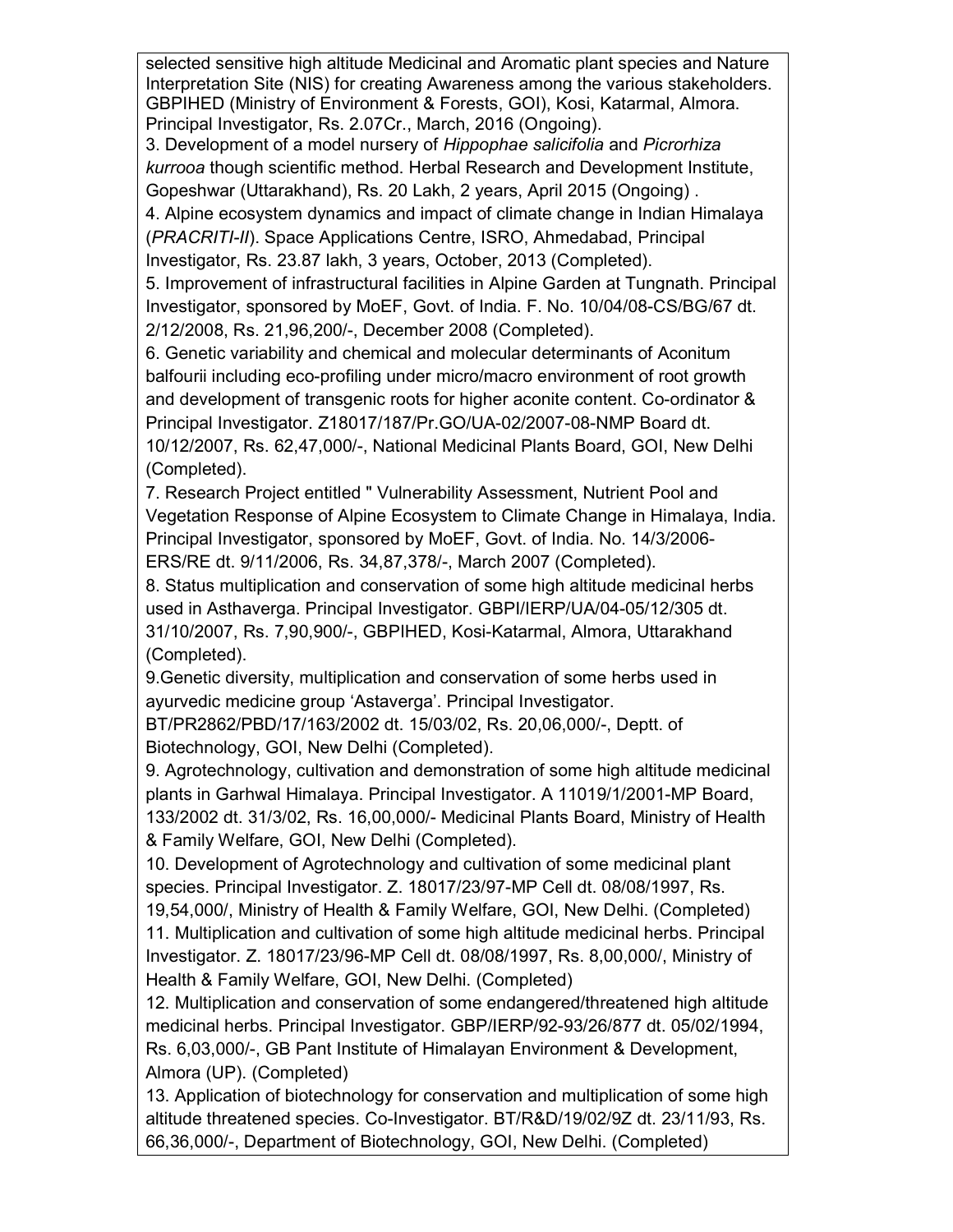#### Administrative Experience

1. Member, Executive Council, HNB Garhwal University since 26<sup>th</sup> October 2019 (for three years).

2. Member, Academic Committee, HNB Garhwal University since 26<sup>th</sup> January 2017 to January 25, 2020.

3. Dean, School of Agriculture, HNB Garhwal University since 26<sup>th</sup> January 2017 to January 25, 2020.

4. Director, High Altitude Plant Physiology Research Centre, HNB Garhwal University, Srinagar Garhwal since 15<sup>th</sup> January 2011 to January 2014.

5. Dean of Faculty of Agriculture of HNB Garhwal University since April 2010 to January 25, 2011.

6. Supervising all the research and developmental activities of Alpine Field Station of HAPPRC at Tungnath.

# Scientific Visits Abroad/ International Collaboration

Centre for climate change adaptation Technologies, Grabenweg, Innsbruck, Austria. November 2011.

### Conference/Symposium/Workshop Attended during last five years (2014- 2019)

# **National**

- 1. National workshop on High Altitude Medicinal Plants– paper presented on 'Case study of successful cultivation of high altitude medicinal plants Uttarakhand'.Organised by ICFRE, New Forest, Dehradun. March 21-22, 2016.
- 2. National workshop on Agrotechnology and profit enhancing marketing strategy for medicinal plants- paper presented on 'Important issues associated with cultivation of high altitude medicinal plants'. Organised by NMPB, SMP and HAPPRC at Doon University, Dehradun. June 2-3, 2016.
- 3. National conference on traditional and modern concepts in Ayurveda. Invited lecture on 'Status of conservation and cultivation of high altitude medicinal herbs in Uttarakhand Himalaya'. Organised by Uttarakhand Ayurved University, Dehradun. 15<sup>th</sup> -16<sup>th</sup> September, 2017.
- 4. NMHS workshop, GBPNIHESD, Kosi-Katarmal, Almora. 13<sup>th</sup>-14<sup>th</sup> October 2017.
- 5. NMHS workshop, "National Seminar-cum-Monitoring & Evaluation (M&E) Workshop"-2019, 4-7 February 2019, GBPNIHESD HQs, Kosi-Katarmal, Almora, Uttarakhand (2019).
- 6. Workshop-cum-Brainstorming on "Promoting Medicinal and Aromatic Plant (MAP) Sector for Conservation of Snow Leopard Habitats in the Himalaya" during Sept. 8-9, 2019 at GBPNIHESD, Kosi-Katarmal, Almora (2019).

Conference/Symposium/Workshop Organized during last five years (2014- 2019)

1. Chairman/Convener/Organizing Secretary, Title of event, place, date, year Publications during last five years (2014-2019)

- 1. R. K. Vashishtha, A.K. Chaturvedi, Neelam Rawat, B. P. Nautiyal and M. C. Nautiyal (2014). Need of conservation and cultivation of medicinal and aromatic plants (MAPs). In 'Advances of medicinal and Aromatic Plants'. Editor: Amritesh Shukla, Pg. 3-24. Published by Agrobios (India), Jodhpur.
- 2. A.K. Chaturvedi, R. K. Vashishtha, Neelam Rawat, P. Prasad, B. P. Nautiyal and M. C. Nautiyal (2014). Strategies needed to anticipate climate change. In 'Advances of medicinal and Aromatic Plants'. Editor: Amritesh Shukla, Pg. 229-243. Published by Agrobios (India), Jodhpur.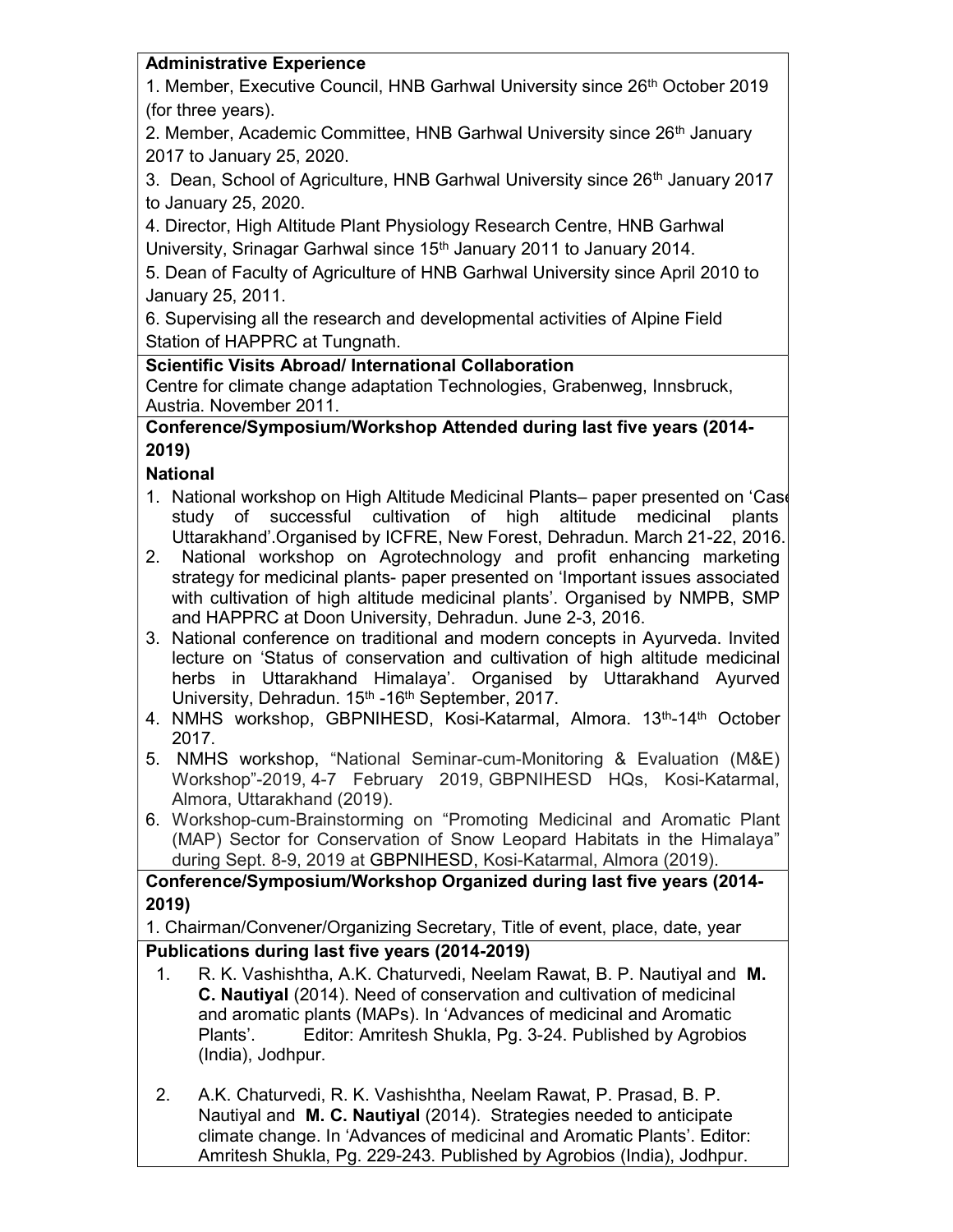- 3. U.C. Maithani, M. Belwal and M. C. Nautiyal (2014). Variability in isoenzyme esterases and acid phosphatases pattern in different populations of both the Rheum species from Garhwal Himalaya. International Journal of current microbiology and applied Sciences. ISSN:2319-7706, Vol. 3(10). IN; ISSN: 2319-7706, PP. 345-348
- 4. Anurag Dhyania, Gunjan Sharmaa, Bhagwati Prasad Nautiyal, Mohan Chandra Nautiyal (2014). Propagation and conservation of Lilium polyphyllum D. Don ex Royle. Journal of applied research on medicinal and aromatic plants. 1(2014), 144-147. IF:1.96; IN; ISSN: 2214-7861; Citation-3
- 5. Rajendra S. Chauhan, M. C. Nautiyal and Aldo Tava (2014). Variability in essential oil composition of Selinum vaginatum C. B. Clarke. (Apiaceae) in North-West Himalaya, India. JEOP 17 (5) 2014, pp 906- 910. (IN) IF: 0.306; ISSN: 0976-6026; Citation-1
- 6. Ashish.K. Chaturvedi and M. C. Nautiyal (2014). Cross talk between climate change impact, adaptation and sustainable development in Indian Himalaya. In 'Uttarakhand Disaster- contemporary issues of climate change and development with holistic approach'. Editors: U.S. Rawat and V.P. Semwal, Pg.107-114. Published by Winsar Publishing Co. Dehradun- Uttarakhand (India).
- 7. Rajendra Singh Chauhan, Mohan Chandra Nautiyal and Aldo Tava (2016). Volatile Composition of Underground Parts of Tanacetum longifolium Wallich ex DC., Journal of Essential Oil Bearing Plants, 19:2, 506-509, DOI: 10.1080/0972060X.2014.1001144. (IN) IF: 0.493; ISSN: 0976-6026
- 8. Dharam Chand, Zubair A Malik and MC Nautiyal (2016). Conservation of Picrorhiza kurrooa through cultivation in Garhwal Himalaya: A review. International Journal of Herbal Medicine (IJHM); 4(1): 64-69, ISSN: 2321- 2187, (IN) NAAS rating: 3.20
- 9. M.C. Nautiyal and Dharam Chand (2016). Conservation and sustainale utilization of high altitude medicinal plants in Indian Himalayan region. Science and Technology, Vol. 4(1), 14-22. ISSN: 2321-3388.
- 10. Rajendra S Chauhan, Mohan C Nautiyal, Roberto Cecotti, Mariella Mella and Aldo Tava (2016). Variation in the essential oil composition of Angelica archangelica from three different altitudes in Weslern Himalaya, India. Industrial Crops and Products, 94, 401-404 ISSN: 0926-6690. (IN) IF: 3.181; Citation-11
- 11. Malik ZA & Nautiyal MC (2016) Species richness and diversity along the altitudinal gradient in Tungnath, the Himalayan benchmark site of HIMADRI. Tropical Plant Research 3(2): 396 407. (IN); ISSN: 2349-1183; Citation-5. NAAS rating- 4.06
- 12. V. K. Purohit, M. C. Nautiyal, A. R. Nautiyal and K. C. Gairola (2016). Successful cultivation of highly valued and endangered medicinal herb Kutki (Picrorhiza kurrooa): A case study from Ghesh village of Uttarakhand, Himalaya. International Journal of Phytomedicines and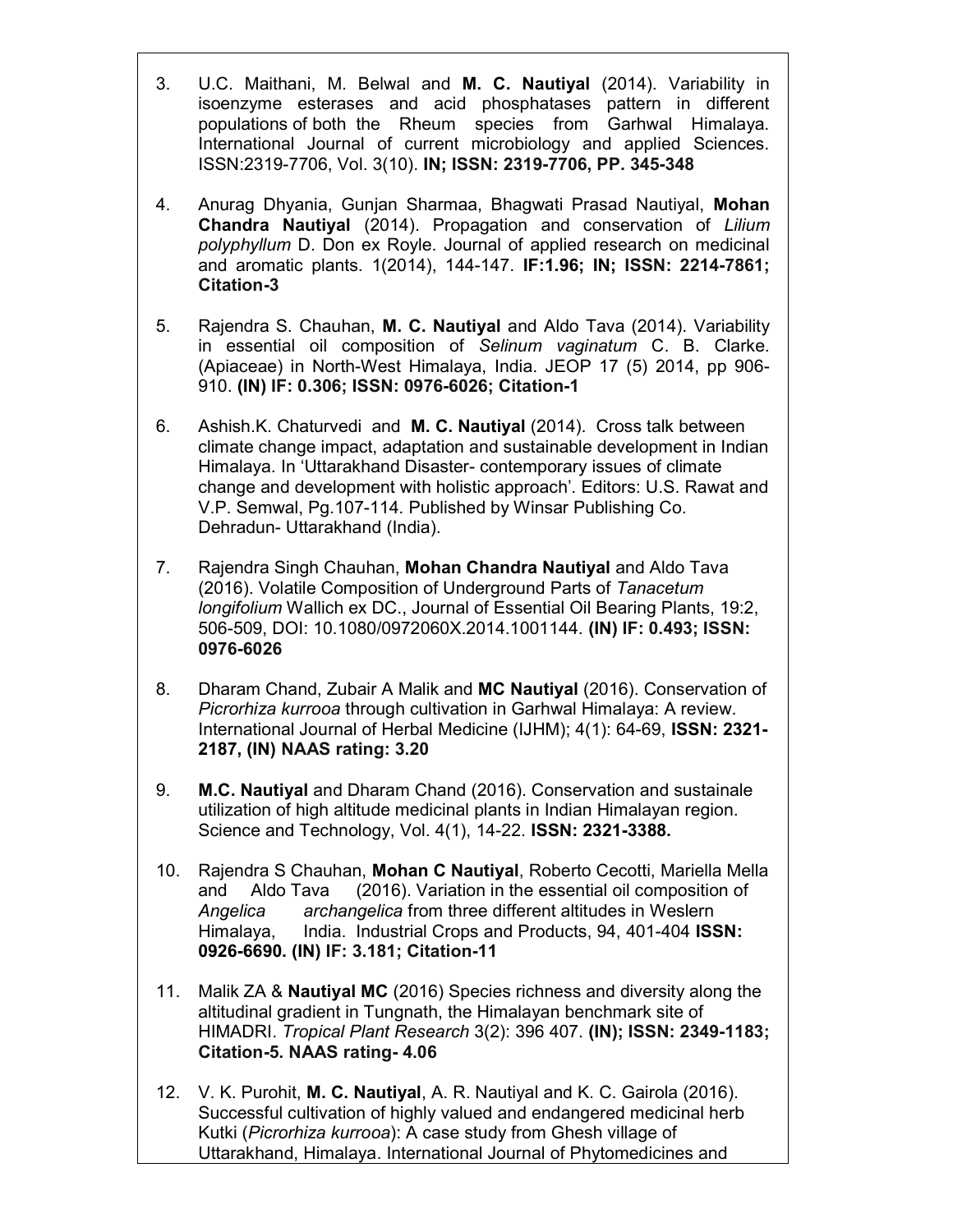related industries. 8 (3): 207. IN; ISSN: 0975-6892

- 13. Dharam Chand, Vijay Laxmi, Jyoti Sati and M. C. Nautiyal (2016). Status of priority based subsidized MAP species for cultivation and conservation in Chamoli district, Uttarakhand Himalaya. Journal of Non-timber Forest Products, 23(4), 181-189, 2016. National; ISSN: 0971-9415
- 14. Rajendra S. Chauhan, M.C. Nautiyal, Y.M. Bahuguna, Gilles Figueredo & Pierre Chalard (2017). 3, 5-Nonadiyne Rich Accession of Selinum tenuifolium Wall. from Dayara, Uttarakhand, Himalaya. Journal of Essential Oil Bearing Plants . 20(3) 2017 pp 878-882. IF: 0.493; ISSN: 0976-6026
- 16. Rajendra S. Chauhan, M.C. Nautiyal, Y.M. Bahuguna, and Aldo Tava (2017). Volatile composition of underground parts of Angelica glauca dgew, from two distant populations of India. Journal of Essential Oil Bearing Plants . 20(3) 2017 pp 851-854: IF: 0.493; ISSN: 0976-6026
- 17. Ankit Singh, Mohan C. Nautiyal, Ripu M. Kunwar and Rainer W. Bussmann (2017). Ethnomedicinal plants used by local inhabitants of Jakholi block, Rudraprayag district, western Himalaya, India. Journal of Ethnobiology and Ethnomedicine (2017) 13:49 DOI 10.1186/s13002-017- 0178-3. IF: 1.903; ISSN: 1746-4269
- 18. Rajendra s. Chauhan, M. C. Nautiyal, Gilles Figueredo and V. S. Rana (2017). Effect of post harvest drying methods on the essential oil composition of Nardostachys jatamansi DC. Journal of essential oil bearing plants. ISSN Print: 0972-060X, ISSN Online: 0976-6026. IF: 0.493; ISSN: 0976-6026, PP. 1090-1096.
- 19. Rajendra S. Chauhan, M. C. Nautiyal, A. Dhyani, Y.M. Bahuguna, Sanskrita Rawat, Aldo Tava and R. Cecotti (2017). Variability in volatile composition of Skimmia anquetilia N.P. Taylor & Airshaw. TEOP 20(4) 2017, pp 1167-1171. IF: 0.493; ISSN: 0976-6026
- 20. Purohit V. K., Chauhan R.S., Andola H.C., Prasad P., Nautiyal M.C. and Nautiyal A.R. (2012) A life – saving herb, Nardostachys jatamansi DC. is at risk in the Himalayan region. Current Science, Vol 103 (3): 251-252, Impact Factor : 0.782, ISSN : 0011-3891.
- 21. Purohit V.K., Nautiyal M. C., Nautiyal A. R. and Gairola K. C. (2016) Successful cultivation of highly valued and endangered medicinal herb Kutki (Picrorrhiza kurooa): A Case study from Ghesh village of Uttarakhand Himalaya. Medicinal Plants - International Journal of Phytomedicines and Related Industries. Vol. 8 (3): 207-212 (Print ISSN : 0975-4261, Online ISSN : 0975-6892).
- 22. Chand, D., Laxmi, V., Sati, J and Nautiyal M.C. (2016). Status of Priority based Subsidized MAP Species for Cultivation and Conservation in Chamoli District, Uttarakhand Himalaya. Journal of Non-Timber Forest Products 23(4) 181-189.
- 23. Jyoti Sati, Vijay Laxmi Dharam Chand and M. C. Nautiyal (2017). "Evaluation of Antoxidant Activity of Rhizome Extract of Paris polyphylla Smith". Journal of Non-Timber Forest Products 24 (3) 147-151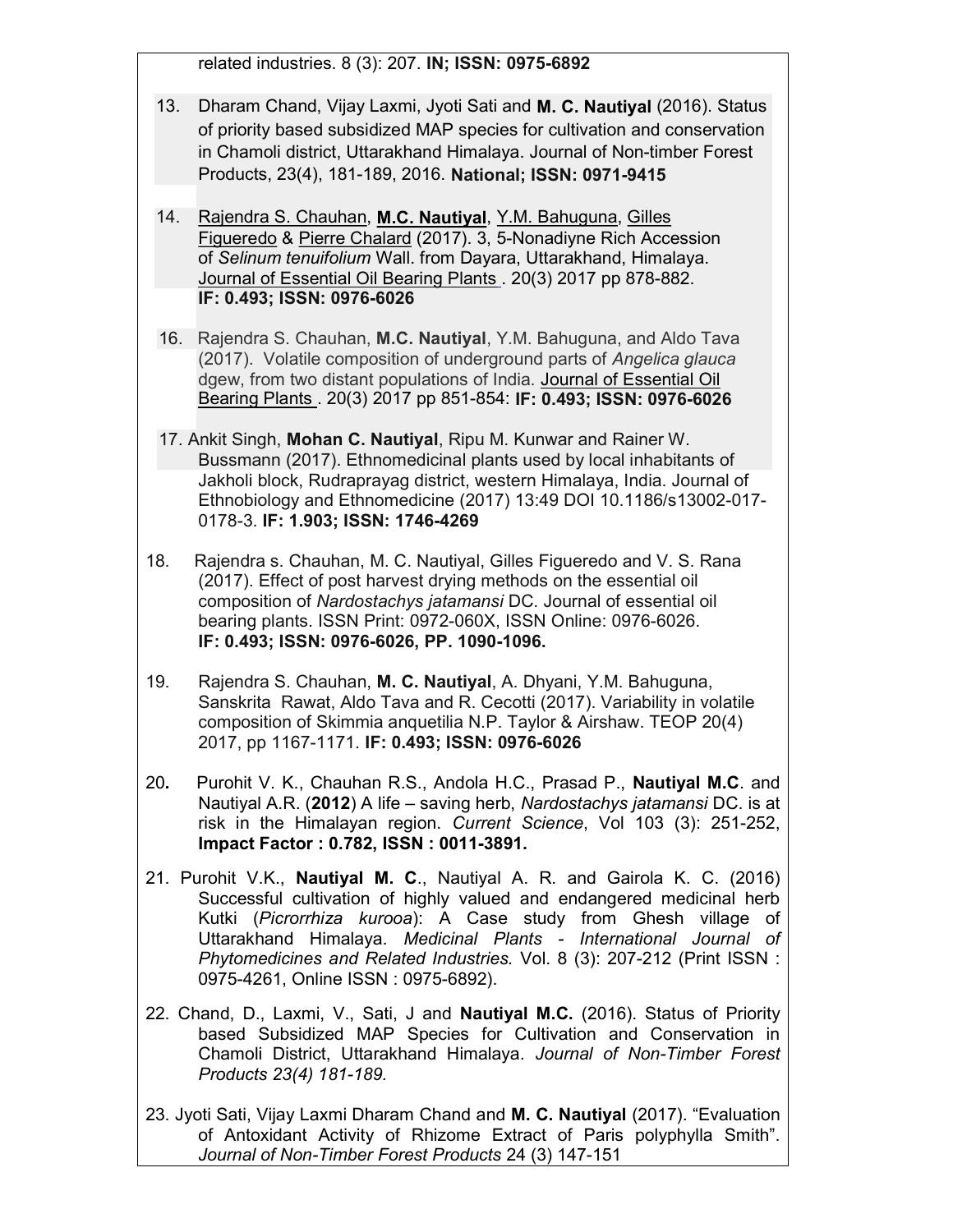- . 24. Vijay Laxmi, Jyoti Sati, Dharam Chand and M. C. Nautiyal (2017). "Antioxidant Potentail of Herbal Tea from Rhododendron anthopogon D. Don and Hippophae salcifolia D. Don". Non-Timber Forest Products (3)131-135.
- 25. Chauhan R. S., Bahuguna Y. M., Nautiyal M. C. and Sanchez J. H. C. (2018). First account of vivpary in Saussurea lappa (Decne.) Sch. Bip. Brazilian Journal of Botany, 41(2): 507-514. ISSN:0100-8404(Print) 1806- 9959 (Online), SCI IF 0.779
- 26. Anurag Dhyani, Bhagwati Prasad Nautiyal & Mohan Chandra Nautiyal (2018). Distribution, status and conservation of Lilium polyphyllum (Liliaceae), a critically endangered medicinal plant from India. Plant Biosystems, Vol 152 (4), pp. 608-611. IF: 1.390; ISSN: 1724-5575
- 27. Chandra Sudeep, Singh Ankit, Singh C.P., Nautival M.C. and Rawat L.S (2018). Vascular plants distribution in relation to topography and environmental variables in alpine zone of Kedarnath Wild Life Sanctuary, West Himalaya. Journal of Mountain Science, 15(9): 1936-1949. ISSN:1672-6316 (print) 1993-0321 (Online), SCI IF 1.135.
- 28. Rajendra S. Chauhan, M.C. Nautiyal, Sanskrita Rawat, A. Tava & R. Cecotti (2018). Essential Oil Composition of Roots of Heracleum candicans Wall. Cultivated in Nursery. Journal of Essential Oil Bearing Plants, Vol. 21 (4), 1056-1061 | DOI: 10.1080/0972060X.2018.1511384, SCI IF 0.493
- 29. Ankit Singh, M. C. Nautiyal and A. K. Gautam (2019). Podosphaera fuliginea (Schltdl.) U. Braun & S. Takam. Causes powdery mildew on an important medicinal herb, Picrorhiza kurrooa Royle ex. Benth. in India. Current Science, vol. 116, no. 6, 25 March 2019, 877, IF: 0.756

.

- 30. Anurag Dhyani, Carol C. Baskin, Bhagwati Prasad Nautiyal, and Mohan Chandra Nautiyal (2019). Overcoming root dormancy and identifying the storage behaviour of Lilium polyphyllum seeds. Botany (Earlier 'Canadian Journal of Botany'), January, 2019. PP: 161-166, IF: 1.178
- 31. Vijay Laxmi Trivedi, Dharam Chand Attri, Jyoti Sati, Mohan Chandra Nautiyal (2019). Phenological variations of primary biochemicals in male and female plants of *Hippophae salicifolia* D. Don. Journal of Plant Biochemistry and biotechnology. http:/doi.org/10.1007/s13562-019-00527. IF: 1.038
- 32. Dharam Chand, Vijay Laxmi, Jyoti Sati and M. C. Nautiyal. 'Policies & Schemes of Medicinal Plants Farming: An Innovative Effort towards Livelihood Security in Indian Himalayan Region' has been accepted for publication in the second edited book entitled 'Dynamics of Socio-Economic Development' Bharti Publication, New Delhi ISBN: 978-93- 86608-31-4.
- 33. Vijay Laxmi, Dharam Chand, Joti sati and **M. C. Natiyal**. 'Hippophae salicifolia (Seabuckthorn): Source of Economic Development in Higher Himalayan Region' has been accepted for publication in the second edited